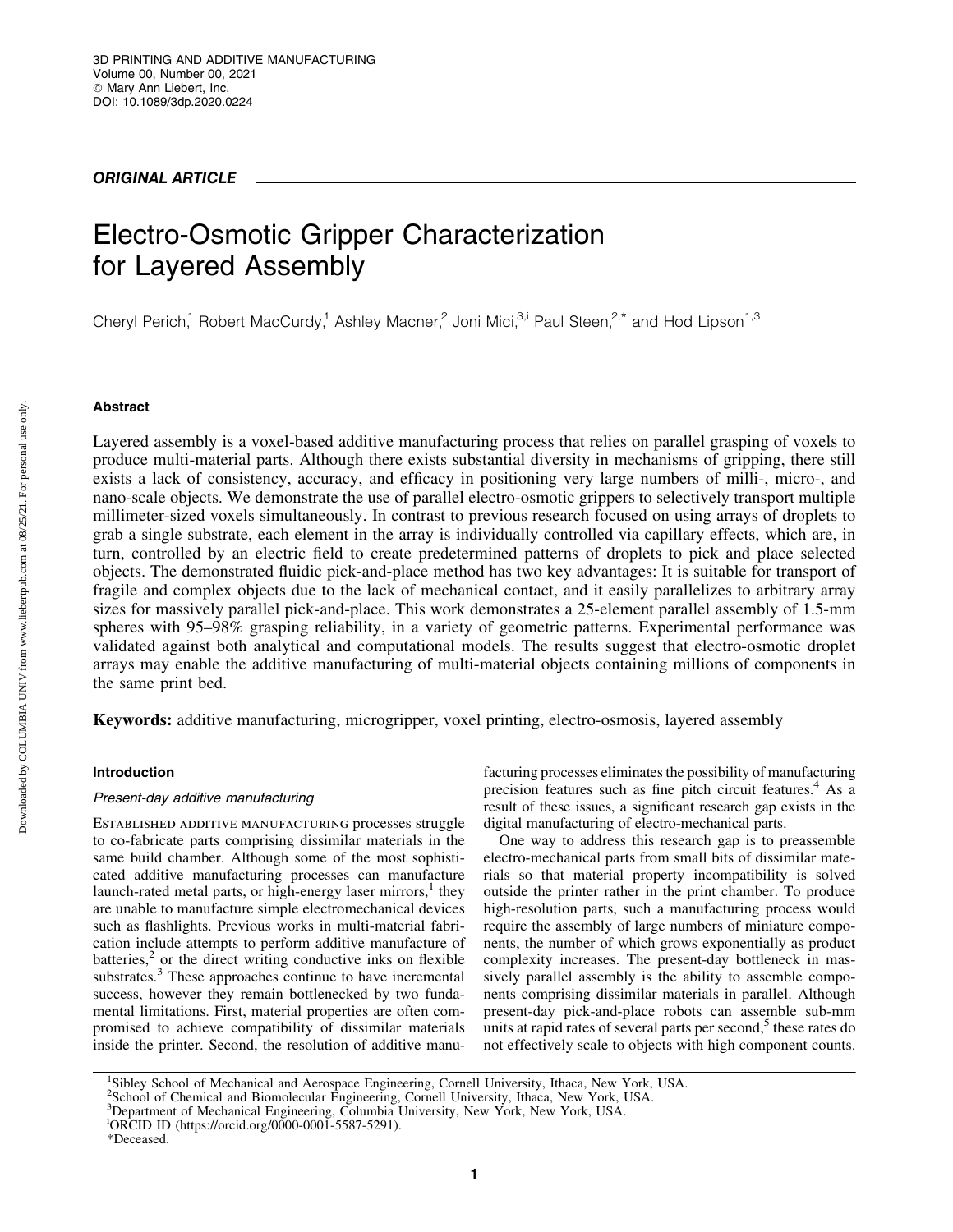To alleviate this manufacturing bottleneck, we explore the notion of massively parallel pick-and-place processes, with a technique that we call Layered Assembly  $(LA)$ <sup>4</sup>

#### Layered Assembly

Instead of assembling multiple components serially $\delta$  in rapid succession, LA can simultaneously position large numbers of components of a given layer. The proposed parallel droplet array then picks up only selected components in the chosen predetermined configuration and places them onto the build plate. The components are released in intended positions by reversing droplet formation, thereby reducing the electro-osmotic gripping force. Once disparate components are positioned, they can be secured in place immediately, or in a postprocessing step. The specific means of joining adjacent objects can vary depending on the object functionality, material properties, and desired properties of the composite assembly. Components with interlocking features could be secured by press fits, conductive objects could be secured by prewicked solder, $\frac{7}{1}$  and polymers can be adhered together by acrylic sprays.<sup>4</sup> Ultimately, the component assembly rate scales with the number of component types and layers, rather than with the number of individual components, making parallel LA order-of-magnitude faster than traditional serial pick-and-place methods.

There are three main issues to consider when selecting a transport mechanism for an mm-sized object using traditional grasping methods. First, the end effector must match either the entire or part of the object shape and must grasp the object without damaging it. Second, most devices currently designed to pick up small objects are typically extremely fragile, often as fragile as the objects they are trying to pick up, limiting the speed of grasping. Finally, repeatability of the picking motion is essential for largescale operations. The repeatability and reliability of the end effector can be increased by using parallel pick-andplace operations.

Common end effectors for small-scale pick-and-place processes include pipette vacuums,<sup>8</sup> nano- or micro-fabricated tweezers  $9-11$  attached to parallelogram arms,<sup>12</sup> and electrostatic grippers. Other approaches use scanning electron microscopy and atomic force microscopy to move small objects.<sup>13,14</sup> These techniques are difficult to parallelize and lack a universal end effector for picking up diverse geometries. Another technique is continguitive gripping,  $15$  which involves the use of chemically activated micro-grippers. Although this technique requires low energy input, the submersion of materials into chemicals can degrade and deform components.16 Self-alignment via capillary bridges has been previously used to align tiles, removing some of the precision boundaries in assembly.<sup>17–19</sup> Often referred to as heterogenous assembly, or digital materials, capillary gripping has shown promise as an actuation-free, solid-state method of manipulating micro-objects.<sup>20,21</sup>

# Electro-osmosis for parallel grasping

In this work, electro-osmosis is used to create droplets to selectively pick-and-place mm-scale objects, predetermined by use of the parallel and individually controlled electroosmosis mechanism (PICEM). Once an object is picked up by the PICEM, polarity is reversed, decreasing the capillary bridge volume. The constant-volume instabilities of a liquid bridge pinned on a plate at one end and a sphere at the other end are well characterized and understood.<sup>22</sup>

The long-term goal of this work is to develop a solid-state parallel gripping device that is capable of assembling millions of arbitrary objects in parallel and in a predetermined configuration. Assembly precision can be enhanced by unique self-alignment properties that are inherent from capillary. In this work, we restrict ourselves to focusing on the statistics concerning the repeatability of picking up a predetermined configuration and characterization of the droplet exit velocity. Results from a simple analytical model capturing the essential physics of the fluid motion through the device accompanied by simulations of the flow field for visualization are compared with an experimentally measured global average velocity for both a thick and thin Debye layer.

#### Materials and Methods

## PICEM device overview

The PICEM was inspired by the switchable electronically controlled capillary adhesion device (SECAD) shown in Figure 1, and in Supplementary Movie S1. The SECAD uses electro-osmosis to move an array of droplets that form capillary bridges on contact with a single substrate (e.g., a piece of aluminum foil) or an array of objects.<sup>23,24</sup>

The key difference between the PICEM and the SECAD is that the PICEM can individually control channels to selectively pick-and-place small objects arranged in arbitrary configurations, obviating hardware such as micro-fabricated tweezers. Another benefit is the self-alignment of objects from the capillary bridges seeking the lowest energy state, as seen in Supplementary Movie S2. The main steps of this parallel electro-osmotic grasping process are shown in Figure 2C–F.

When a solid and a liquid come into contact, the surface groups of the solid are removed, leaving behind a layer of charge. Counter-ions from the bulk fluid migrate to the liquid–solid interface to neutralize the excess charge, creating an electric double layer. When a tangential electric field is applied, the ions in the diffuse layer respond to Coulombic forces and move toward the electrode of opposite polarity. As a result of viscosity, the surrounding bulk fluid is convected, creating a bulk flow.<sup>26</sup> This phenomenon allows for fluid motion without any mechanical devices that are necessary to control a constant, pulse-free fluid flow. If a porous frit is used as the solid, a considerable pressure drop occurs across the frit. This must be taken into consideration when looking at bulk fluid flow through the medium.

#### PICEM assembly

The PICEM mostly comprises three-dimensional (3D) printed components (Fig. 2A, B) of varying durometers fabricated on a Stratasys Connex 500 3D Printer. Besides the electrodes, printed circuit board (PCB), O-ring, and connectors, all layers were created using photo-acrylates of varying durometers. The screws and the top plate keep water in the intended channels and are made up of a low durometer material (Shore A 27), which allows for a rubber-like flexibility (Fig. 2A).<sup>27</sup> The borosilicate glass frit, equipped with 1.15  $\mu$ m diameter pores, acts as the pump. The PICEM employs an XYZ stepper-motor-driven gantry for motion. The methodology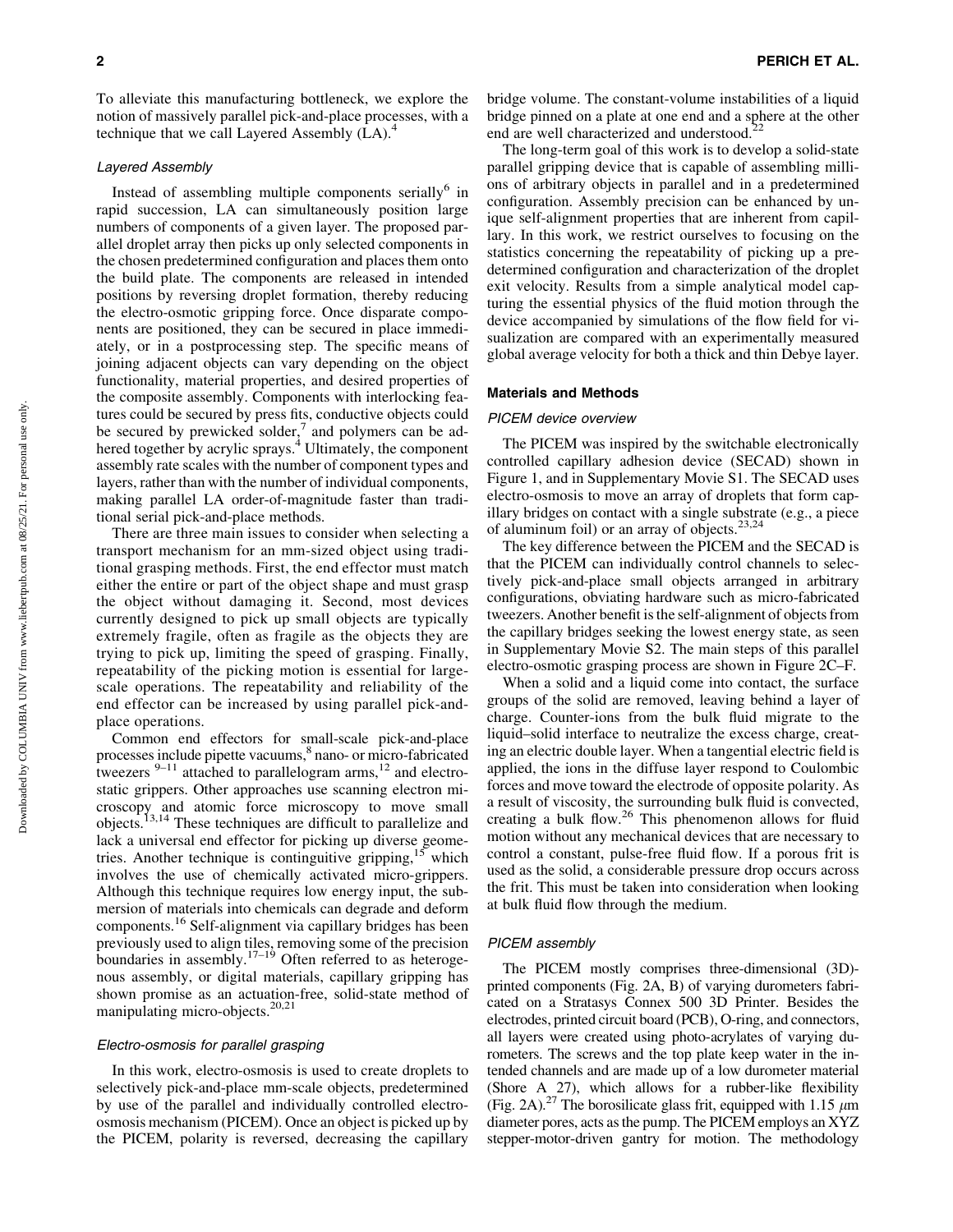

FIG. 1. (A) Droplets begin to form on an SECAD. (B) Midway formation on SECAD. (C) Maximum droplet formation on SECAD. SECAD, switchable electronically controlled capillary adhesion device.

behind the experiments included the exploration of hole size and plating diameters for the circuit board, different material selections and frit thicknesses and sizes for the assembly, as well as analysis of the liquid source (distilled water) for optimal surface tension among a variety of materials.

## Individual control and component details

The printed circuit board has a  $5 \times 5$  array of 508  $\mu$ m diameter holes with a 0.66 mm diameter Sn/Pb plating. The center-to-center distance between adjacent channels was



FIG. 2. Parallel pick-and-place process: (A) PICEM cutaway and ion motion in an idealized cylindrical channel.<sup>25</sup> (B) PICEM components. From *left* to *right*: PCB, Tango+ gasket, Fullcure720 outer support and Tango+ inner frit support, Tango+ gasket, stainless steel electrode, Fullcure720 plate, Fullcure720 reservoir. Not shown: reservoir O-ring, circular rubber gasket, securing pins. (C) PICEM is brought into alignment with base and spheres. (D) A voltage is applied causing droplets to form at selected positions. (E) PICEM is brought into contact with spheres. (F) Base and PICEM are separated to remove selected spheres. PCB, printed circuit board; PICEM, parallel and individually controlled electro-osmosis mechanism.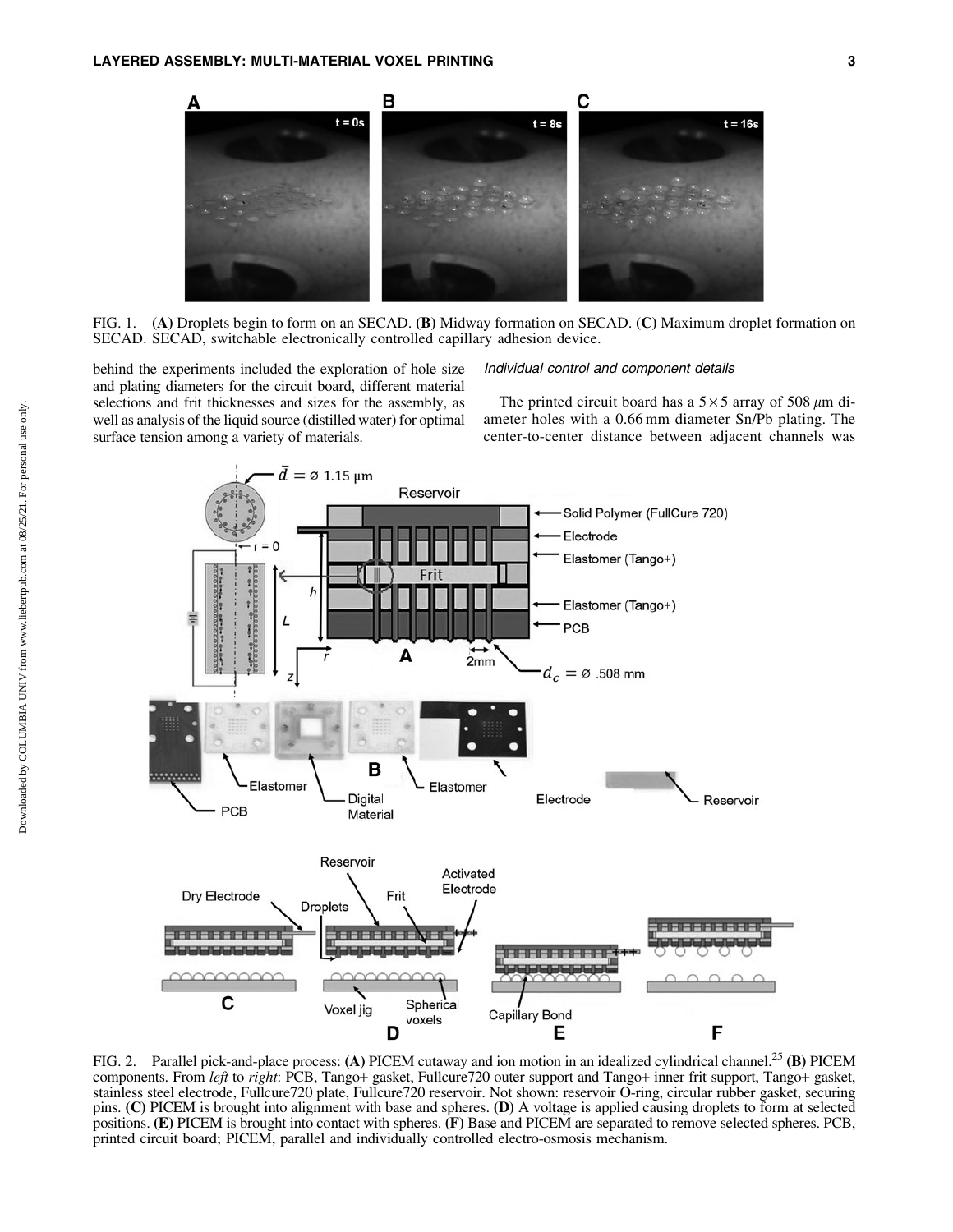2 mm. This spacing was chosen to better analyze the effects of the generated electric field in adjacent inactivated channels. An XYZ gantry platform was built for motion control of the PICEM, allowing it to pick-and-place tiles or spheres from any location on the platform. The objects grasped in this article consisted of 1.5 mm diameter spheres, interlocking bricks, and mm-scale circuit components, as summarized in Table 1.

## Analytical solution

Among the various models available<sup>28</sup> for modeling fluid flow through porous media, we have chosen to follow the basic framework set forth by Kirby.<sup>29</sup> Use of a modified form of the electro-kinetic coupling matrix to calculate the droplet exit velocity requires that the flow is unidirectional, and that the electrochemical equilibrium of the ions in the double layer is decoupled from the bulk flow. For the latter to be satisfied,  $P_e \frac{d}{L}$  must be small.<sup>29</sup> For an average pore diameter,  $\overline{d}$ , of 1.15  $\mu$ m, and a frit thickness, *L*, of 4.76 mm,  $\frac{d}{L} \approx 2 \times 10^{-4}$ . The Peclet number,  $LU/D$ , where *U* is the characteristic velocity (0.1 mm/s) and *D* is the diffusivity of ion species,  $1 \times 10^{-9}$  m<sup>2</sup>/s, shows that  $P_e \frac{d}{L} = 0.1$ , which is small enough to justify this approach.<sup>29</sup>

The exact form of the modified electro-kinetic coupling matrix is dictated by the ratio of the average pore diameter to the Debye length,  $d^* = \frac{d}{\lambda_d}$ . The Debye length is given by the equation<sup>29</sup>:

$$
\lambda_D = \sqrt{\frac{\epsilon_w R_g T}{F^2 \sum_{i=0}^N c_i z_i^2}}
$$
 (1)

where  $\epsilon_w$  is the permittivity of water,  $R_g$ , the universal gas constant,  $T$ , the temperature,  $F$ , Faraday's constant,  $c_i$  the molar concentration of species  $i$ , and  $z_i$  the valence number of species *i* normalized by the elementary charge. For distilled water at  $T = 25^{\circ}C$ ,  $\lambda_d = 971$  nm.<sup>29,30</sup> This yields a value of 1.18 for  $d^*$ , indicating that the double-layer thickness is comparable to the pore diameter. This is the upper bound on the double-layer thickness. In practice, the double layer is likely to be thinner due to impurities in the water from contact with the frit and exposure to the air, allowing for dissolution of gases such as  $CO_2$ .<sup>29,30</sup> In addition, the frit was not chemically cleaned before use so there is likely to be contamination as a result of handling the frit directly. This would also decrease the double-layer thickness.

The net axial velocity of fluid through the frit as a result of an externally applied electric field is a superposition of the Helmholtz-Smoluchowski electro-osmotic velocity and Darcy's law modified with the appropriate coefficients to account for the finite thickness of the double layer<sup>29</sup>:

Table 1. Components from Figure 6, and Their Respective Material Properties

| Component          | <i>Material</i> | <i>Mass</i> $(g)$ |
|--------------------|-----------------|-------------------|
| 1.5 mm sphere      | Nylon           | 0.011             |
| Interlocking brick | Photopolymer    | 0.045             |
| Circuit component  | FR-4 Board      | 0.160             |

$$
v_{net} = v_{eo} - v_{Darcy} = c_{11} \frac{\phi \epsilon_w \psi_s E_{ext,z}}{\mu} - c_{12} \frac{\kappa \Delta P}{\mu L}
$$
 (2)

where  $\phi$  is the porosity (0.48),  $\psi_s$  is the surface potential,  $E_{ext,z}$  is the electric field at the point of interest,  $\mu$  is the dynamic viscosity,  $\kappa$  is the permeability (assumed to be isotropic), and  $\Delta P$  is the pressure drop. The surface potential,  $\psi_s$ , for borosilicate glass frit in contact with distilled water is typically around  $-100$  mV.<sup>31,32</sup>

Assuming that the double-layer thickness does not affect the viscosity, the functional dependence of the second term on the right-hand side remains the same as that for thin double layers (i.e.,  $c_{12} = 1$ ). As for the first term,  $c_{11} \neq 1$ , since the double layer is finite and of comparable size to the average pore diameter. Thus,  $c_{11}$  takes on the form<sup>29</sup>:

$$
c_{11} \approx \frac{1}{1 + \exp[-\alpha(\log_{10}d^* - \log_{10}d_0^*)]}
$$

$$
\alpha \approx -0.15|\psi_s^*| + 3.5
$$

$$
d_0^* \approx -0.01\psi_s^{*2} - 0.1|\psi_s^*| + 2
$$

This numerical approximation is accurate to within 10% if the condition on the dimensionless surface potential,  $\psi_s^* = \psi_s / 25 \text{ mV} < 6$ , is satisfied. Here,  $25 \text{ mV}$  corresponds to the thermal voltage at  $T = 25^{\circ}$ C. Also, in the case of a thin double layer and a large surface potential, *c*<sup>11</sup> approaches 1. The Darcy term in Equation 2 can be neglected because no external pressure is being supplied to drive the flow, and because mobility of the contact-line mitigates any resistive capillary pressure effects on the flow.

The simplest expression for the electric field is  $E = \frac{V_{app}}{L}$ , where  $V_{app}$  is the applied voltage. For a frit thickness of 4.76 mm and an applied voltage of 15 V, this yields an electric field of 3151 V/m. However, since the electrode configuration consists of a plate electrode below a series of vertically oriented cylindrical electrodes instead of two parallel flat plates, it is necessary to incorporate the effects of geometry on the electric field. This is accomplished by using the method of images. When approaching a channel from below, the cylindrical electrode will appear as a ring. However, from the perspective of the plate electrode, this ring will appear as a point. The plate is assumed to be infinite in area with zero potential, which serves as the line of symmetry in the problem. In cylindrical coordinates, the standard solution for the potential at any point in space as a result of a point charge Q residing above an infinite plate is given by  $33,34$ :

$$
V(r,z) = \frac{Q}{4\pi\epsilon_w/f} \left( \frac{1}{\sqrt{r^2 + (z-h)^2}} - \frac{1}{\sqrt{r^2 + (z+h)^2}} \right)
$$
(3)

where  $\epsilon_w$  *f* is the weighted average permittivity of the frit and distilled water  $(3.61 \times 10^{-10} \text{ C/Vm})$ , *r* is the radial coordinate, *z* is the axial coordinate, and *h* is the distance between the point charge and the flat plate (9 mm). Assuming the applied potential gradient is constant along the fluid path between the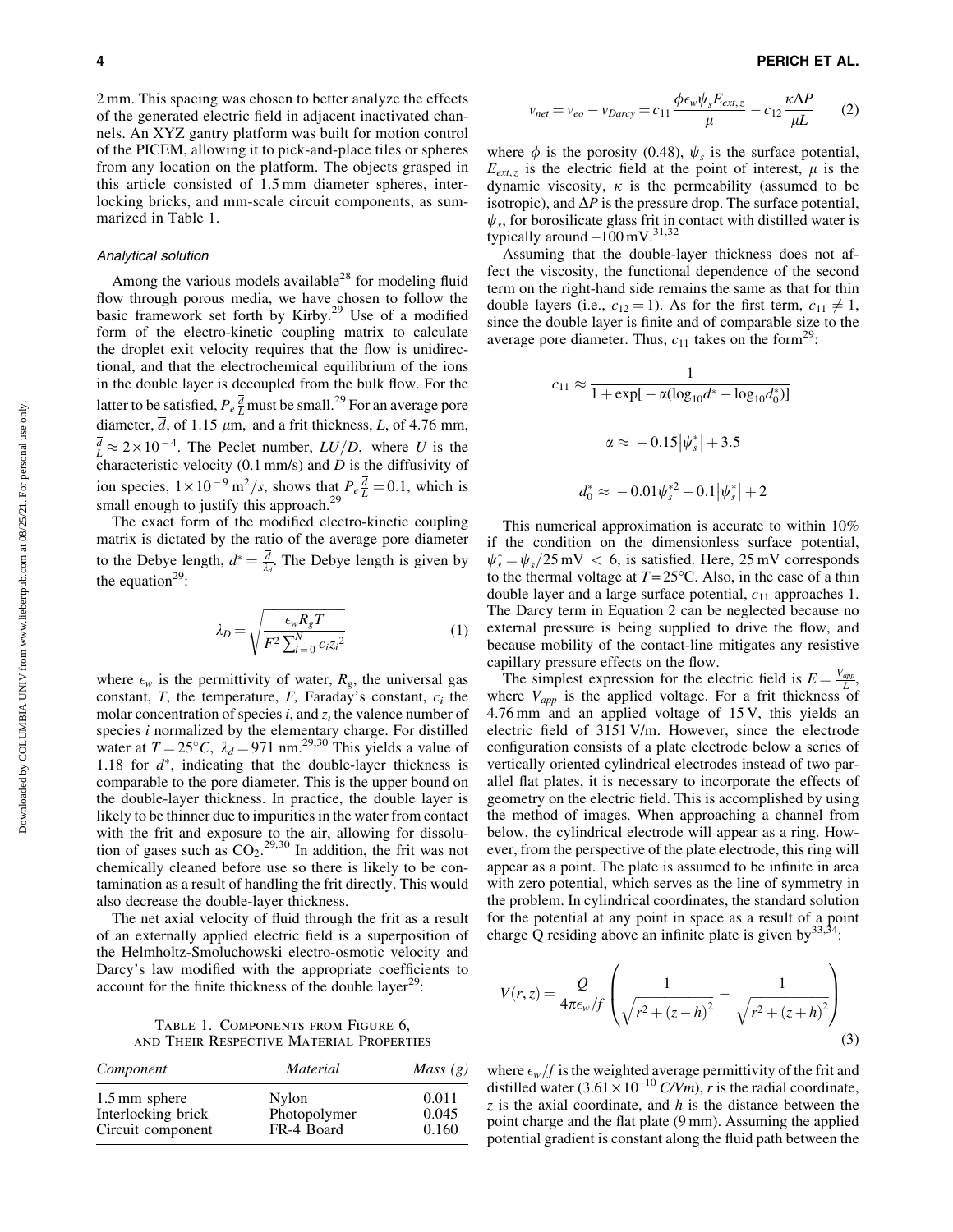flat plate and the point charge, we can find a representative point charge, *Q*, that will satisfy Equation 3. The point of interest is the centerline  $(r=0)$  at the frit exit, which occurs at *z* = 7.08 mm.

The electric field in the axial direction is the gradient of the potential field with respect to *z*. Or,

$$
E_{ext,z} = \frac{Q}{4\pi\epsilon_w/f} \left( \frac{z-h}{\sqrt{\left[r^2 + (z-h)^2\right]^{\frac{3}{2}}}} - \frac{z+h}{\sqrt{\left[r^2 + (z+h)^2\right]^{\frac{3}{2}}}} \right)
$$
(4)

Using the value for *Q* calculated with Equation 3, the electric field at the coordinates specified above is 7079 V/m. From here, the velocity at the frit exit can be determined by Equation 2. Assuming that the velocity profile is well developed along the rest of the flow path above the frit, we can approximate the centerline velocity at the exit of a single activated channel to be the same as that at the frit exit, 0.12 mm/s (thick DL). This equation can also be used to find the effects of an activated channel's electric field on other neighboring channels by varying *r*.

The analytical solution treats the electric field as that between a point charge and an infinite plate. In reality, it is not a point charge, but a thin ring of Sn/Pb coating around the channel, and the plate is not infinite. For our experimental setup, this treatment is appropriate because a quick scaling analysis reveals that the ratio of the channel diameter to the distance between the channel inlet and the plate electrode is small  $(\frac{d_c}{h} \approx 0.06)$ . If one were to replace the source/image charges with source/image rings of charge, the electric field decreases by about a factor of 1.04, which can be considered negligible.

#### **Simulations**

COMSOL Multiphysics (Model ID:11) was used to visualize the flow field resulting from electro-osmosis in the presence of a thick and thin double layer.<sup>35</sup> Results of this analysis are shown in Figure 3. The computational domain consisted of the frit and the projection of a single channel down onto the frit. The hydrodynamic equations consist of the continuity equation for an incompressible fluid,  $\nabla \cdot v = 0$ , where the velocity vector,  $\nu$  is given by

$$
v = -\frac{\phi \overline{d}^2}{32\mu\tau} \nabla P + \frac{\phi \epsilon_w \psi}{\mu\tau} \nabla V
$$
 (5)

where  $\tau$  is the pore tortuosity. The equation for electroneutrality under steady-state conditions and uniform composition is  $\nabla \cdot i = 0,^{30}$  where the electric current density *i*, is given by

$$
\dot{\mathbf{i}} = -\kappa_e \nabla V \tag{6}
$$

Here,  $\kappa_e$  is the electrical conductance and is calculated by the program directly based on user-specified inputs for the species type. Completing the system of equations is the Nernst-Planck equation, which governs the mass conservation of a dilute species

$$
\frac{\partial \mathbf{c}}{\partial t} + \nabla \cdot [-D_i \nabla c_i - z_i u_{m,i} \mathbf{F} c_i \nabla \mathbf{V} + \mathbf{u}_i c_i] = 0 \tag{7}
$$

where  $D_i$  is the diffusivity of species i and  $u_{m,i}$  is the electrophoretic mobility of species *i* given by the Nernst-Einstein equation.

For boundary conditions we applied a voltage of 15 V to the top surface, and  $0V$  at the bottom outlet, simulating plate and point charge in two-dimensional (2D). The pressure at the inlet and outlet of the channel is fixed at zero. At the walls of the frit where water cannot enter or leave,  $\mathbf{u} \cdot \mathbf{n} = 0$ . Further,  $\mathbf{i} \cdot \mathbf{n} = 0$ , for all boundaries except for the electrodes. And finally, the boundary conditions on Equation 7 determine that the diffusive and convective contributions to the flux are zero at the inlet and outlet and that the total flux along the other boundaries is zero.

The COMSOL solver calculates the  $N+5$  equations for *P*, *V*, the three components of  $v$ , and the *N* concentrations  $c_i$ subjected to the above boundary conditions.<sup>35</sup> A correction factor, equivalent to  $c_{11}$  from the analytical solution, was added to account for both a thick double layer and a large surface potential.

The first simulation models the frit with a single channel in 2D, the velocity vector field of which is shown in Figure 3A. Flow was allowed through the inlet and outlet as other areas are blocked by frit, the electrode, and PCB. The velocity at the inlet and outlet is much higher than the other areas since the driving forces are directly above (plate electrode) and below (point charge) the frit, creating stronger local electric fields. All arrows that come from the inlet eventually lead to the outlet, and the radial velocity through the rest of the frit decreases quickly over a distance of a millimeter. This is a result of enforcing the conservation of mass. A surface plot was also generated to better visualize the velocity magnitudes in and around the channel area (Fig. 3B). The area of greatest interest is the outlet at the bottom, which corresponds to velocities of 0.12–0.13 mm/s. At the corners of the outlet, there are sharp changes in velocity as a result of the discontinuity of the boundary conditions between the channel exit and the walls of the frit. Simulations performed for multiple activated channels produced similar exit velocities.

The last simulation involves replicating the PCB configuration in the case of picking a checkerboard pattern by placing an inactive channel 2 mm away from an active channel. These results show that the flow of the inactive channel merged with the flow of the active channel, both of which get their water from a reservoir in the PICEM. The velocity field pertaining to this is shown in Figure 3C. However, in some experimental trials, slight droplet growth occurred in inactivated channels as a result of a small portion of the electric field being transmitted through the support materials and influencing the flow in regions other than directly below the activated channel. The exit velocity in this case was 0.13 mm/s.

## Results

## Testing the grasping ability

The PICEM was attached to the XYZ platform and aligned to the base plate. The base plate comprised an array of cylindrical holes of diameter 0.7 mm to hold the component source. Once all PICEM channels were tested for flow capacity, individual channels were activated by applying a voltage to the individual electrodes on command.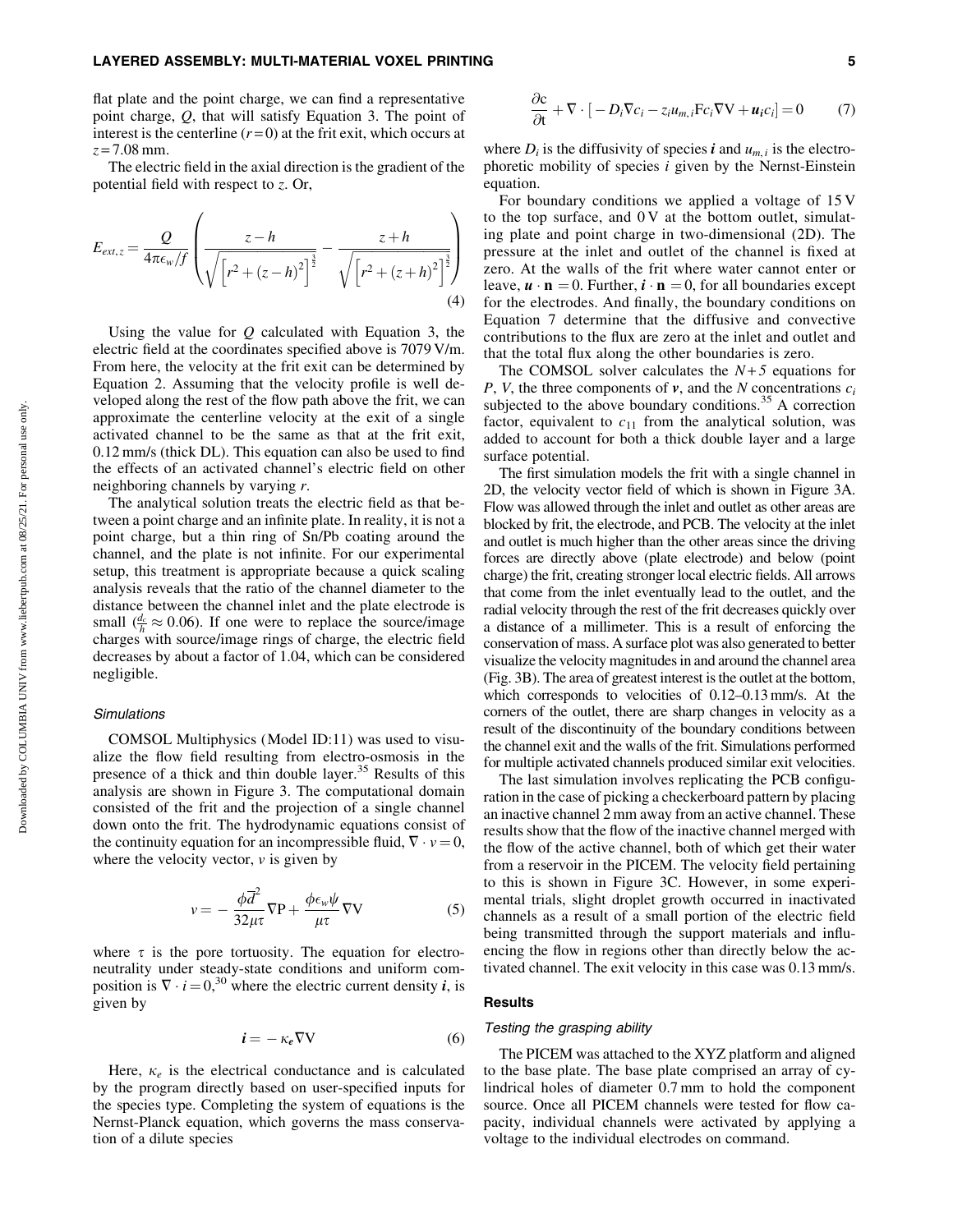

FIG. 3. (A) Steady-state velocity vector for a single activated channel. (B) Axial velocity surface plot for a single activated channel. (C) Streamline plot with one active (*left*) and one inactive (*right*) channel. Note that all plots have vertical and horizontal axes in meters, representing the distance and location along the frit. Orientation of the device is the same as that of Figure 2A.

The first test studied a single channel. The electrode corresponding to the channel above a single sphere was activated (15 V), and the platform was lifted such that the sphere on the base plate made contact with the formed droplet. No other droplets were formed since the other channels were not activated. After contact was made, the platform was then lowered, showing the single chosen sphere to have been removed from the platform and adhered to the circuit board. The voltage was switched off, and the sphere continued to stay in place. This illustrates how the device uses low voltages only periodically to control droplet motion until the point of contact beyond which capillary forces of the bridge provide a static holding force in the absence of externally supplied energy.

Another benefit is the self-alignment of objects from the capillary bridges seeking the lowest energy state. Although this behavior was not quantified, it is clearly evident in Supplementary Movie S3 where an out-of-position part (the voxel furthest to the right) is brought to its intended location purely by capillary bridges, at the 7–8 s mark.

## Grasping the full array of spheres

The next step was to attempt to pick up all spheres at once using the PICEM. This test was performed 25 times, with 15 V applied to all channels. Success rates for each hole were calculated based on a Binomial Distribution. In the results to follow, the success of the pickup was determined by either a sphere being picked up by an activated channel, or a sphere being left behind by an inactive channel. The lowest success rate was 80%; the highest was 100% for the 25 trials. A mean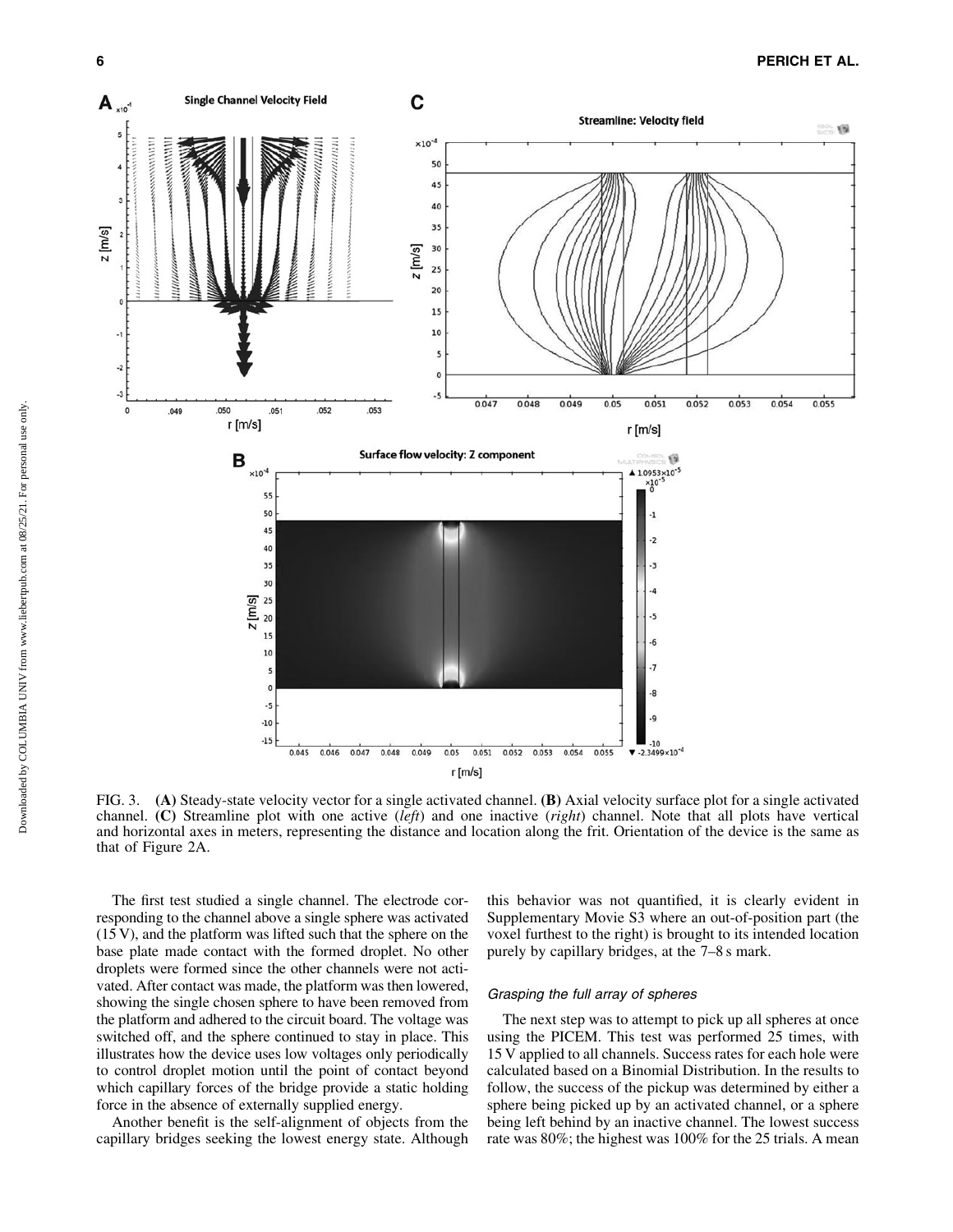of 22.72, standard deviation of 1.45, and an average success rate of 90.88% was achieved. To improve the device, a superhydrophobic (SHP) coating was applied via vapor deposition to decrease droplet migration by pinning the drops to the channel circumference. The tests were repeated, and a success rate of 95% was achieved with an average pick up of 23.72 and a standard deviation of 1.7.

## Grasping a checkerboard pattern

A checkerboard configuration tested the ability to isolate channels in close contact, while still exhibiting a deliberate pattern seen in Supplementary Movie S2. Further, it allowed for an examination of unwanted droplet growth while picking individual spheres (Fig. 4).

Again, this test was repeated 25 times. The success of the pickup was determined by either a sphere being picked up by an activated channel, or a sphere being left behind by an inactivated channel. Any unwanted pickup was due to contact-line walking or misalignment. The average success for SHP-coated boards was 98% with an average pick up of 24.52 and a standard deviation of 1.6. Other configurations were also tested to assess the accuracy and reliability of the device. These configurations included an ''X'' shape, ''#'' shape, small square and top hat shape.

When looking at these statistics, it is also important to evaluate the droplet formation success rate. Some parameters to determine success include looking at how well the PICEM form droplets on the selected channels, and how well it avoided droplet formation on inactivated channels. Quantifying the droplet formation success rate enables whether the electroosmosis process and the individual addressability features are fully functional and reliable. In all trials, the droplet formation success was 100% for all channels, with zero false-positive droplets formed. This emphasizes the conclusion that platform misalignment and walking of the contact-line are responsible for false-positive pickups.

The lowest success rate for grasping a checkerboard pattern was 67%, whereas the highest was 100%. The mean was 22.80/25, and a standard deviation of 2.52, yielding an average success rate of 90.83%. In these cases, the success of the pickup was determined by either a sphere being picked up by an activated channel, or a sphere being left behind by an inactive channel. More importantly, grasping reliability was not at 100% for the channels. The droplet growth for the checkerboard pattern was shown in every trial, giving a droplet formation success rate of 100% for every intended channel. Any unwanted grasping was caused by droplet walking or misalignment. From there, the SHP-coated boards were tested as seen in Supplementary Movie S2. The results showed much higher success rates. The average success for SHP-coated boards was 98% with an average pick up of 24.52% and a standard deviation of 1.6. Again, despite <100% grasping reliability, droplets were formed in all the desired channels, the results of which are shown in Figure 5.

## Grasping nonspherical objects and self-alignment

In addition to testing the PICEM with spheres, grasping tests were carried out on voxels with square cross-sections (Fig. 6A–G), and interlocking voxels (Fig. 6H). Grasping was successful, for both square cross-sectioned voxels and interlocking voxels. For both types of voxels, selfalignment based on capillary bridges was evident after contact was made with the liquid droplet as seen in Supplementary Movies S3 and S4.

#### Velocity measurements

Pick-and-place machines are typically rated on the number of components placed per hour (CPH). In the case of electroosmotic grippers, CPH is limited by the velocity of the water droplets since droplet dictates how quickly items can be repeatably manipulated. Thus, in this work, velocity is characterized with analytical models and numerical simulation to better understand the liquid motion both through the frit and as a growing droplet.



FIG. 4. (A) Set at 15 V, droplets begin to form on the circuit board of the PICEM. (B) The platform is raised so that the droplets make contact with the spheres. (C) The activated channels (those creating a checkerboard pattern) pick up the spheres from the platform, leaving behind all spheres on the grid corresponding to inactivated channels. (D) View of checkerboard pattern from under the circuit board. (E) View of leftover spheres from inactivated channels.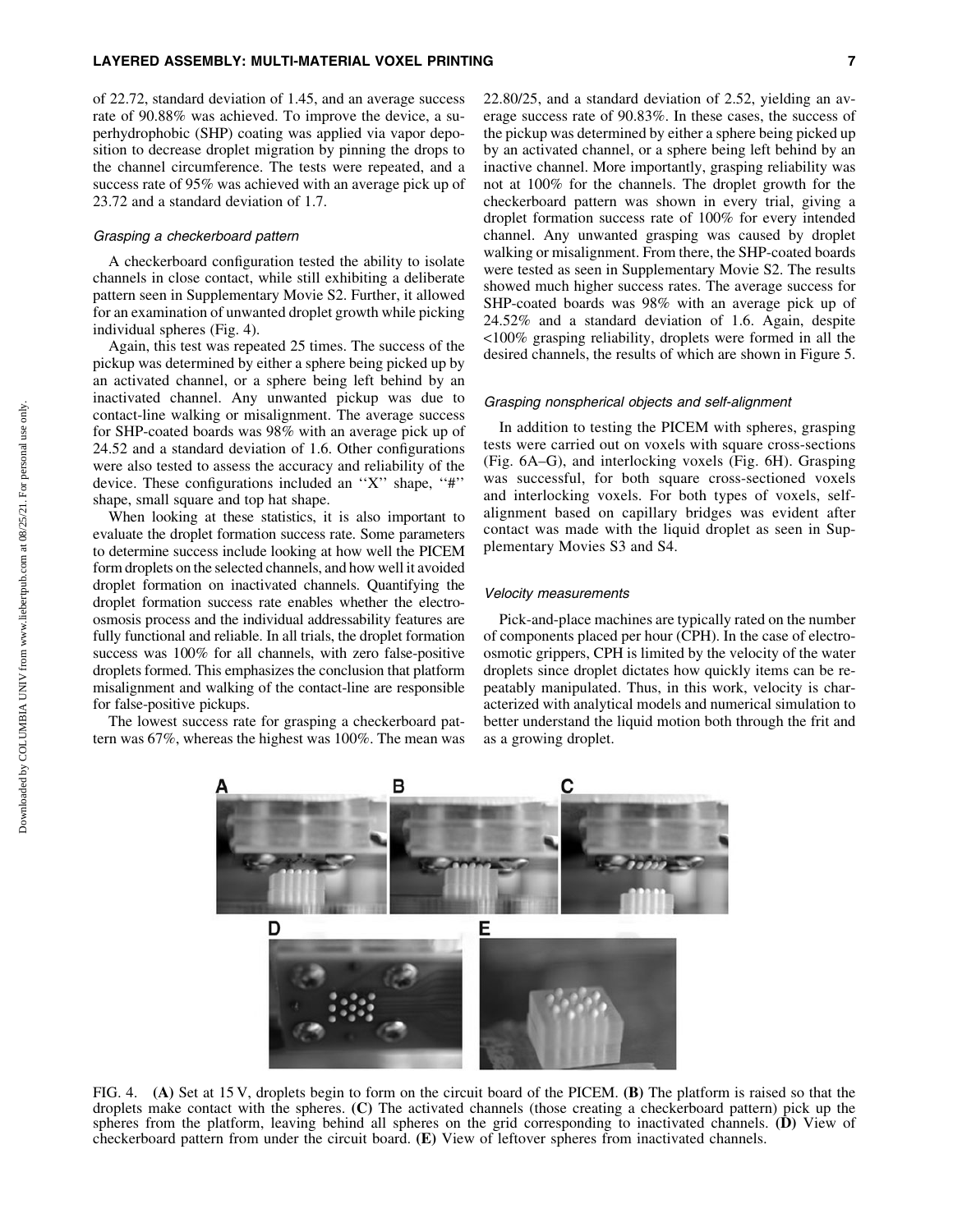

FIG. 5. Plots of success rates for picking up checkerboard pattern with error bars for standard deviation. Odd columns correspond to activated channels.

To experimentally determine the velocity of a droplet coming out of a channel, individual channels were activated with a set voltage  $(15 V)$  and images were acquired with MotionPro video analysis software. The time evolution of droplet volume was calculated using a MATLAB routine that combines image analysis with a volume calculation that discretizes the droplet into a Riemann sum of frustum elements. A plot of volume versus time yields the volumetric flow rate from which the velocity can be calculated from knowledge of the channel cross-sectional area,  $\pi(0.508)^2$  mm<sup>2</sup>. We note that



FIG. 6. (A) Beginning of grasping sequence. (B) Circuit board voxels approach water droplets. (C) Voxels adhere to water droplets. (D) Voxels begin to self-align by capillary bridges of water droplets. (E) Stage is lowered, leaving objects attached to the gripper. (F) Ending position of grasping sequence. (G) Circuit board voxels used to grasp (A–F). (H) Interlocking voxels on the PICEM base.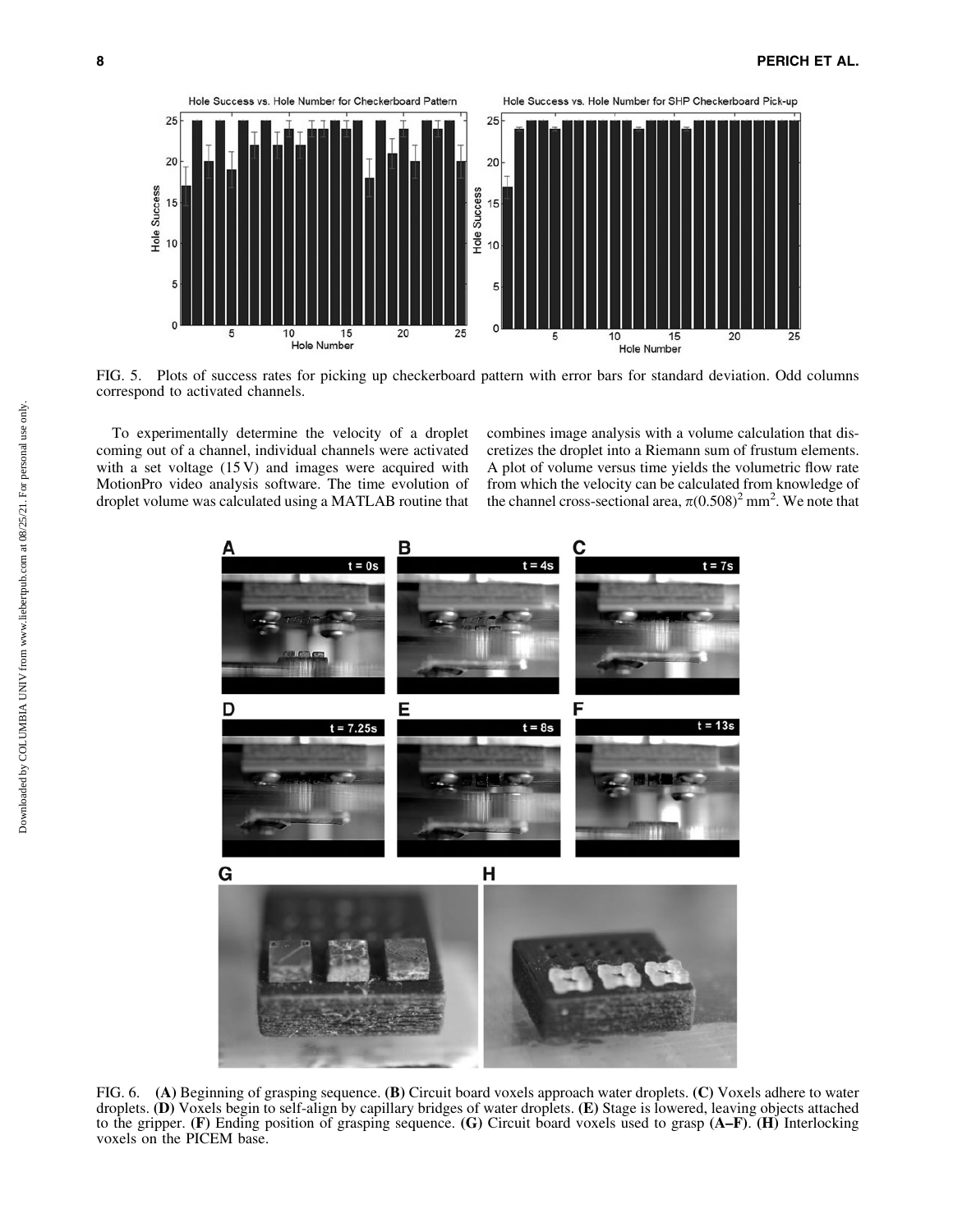these temporal variations might be due to higher order effects such as gravity, capillarity, which become more prominent at longer time scales. The average global exit velocity was found to be  $0.136 \pm 0.024$  mm/s.

#### **Discussion**

#### Numerical and analytical velocity measurements

To assess the time scale of the pick-and-place process, it is necessary to accurately predict the velocity for a variety of fluids operating under different experimental conditions such as applied voltage, channel diameter, and frit properties. In the case of electro-kinetic processes, measurement of the double-layer thickness, surface potential, and electric field is crucial to obtaining accurate data. Based on our results, the experimental velocity closely follows the thick double-layer model as seen in Table 2. However, in reality it is more likely that a thin double layer is present. This counterintuitive result can be explained by uncertainty in parameters and sample contamination.

It is worth noting that neither the analytical nor simulated solutions incorporate the time-dependent capillary pressure resulting from changes in the droplet curvature as the volume changes. The capillary pressure is in addition to the hydrostatic contribution. Because the pressure term acts as a resistance to the flow, the droplet growth rate will decrease for increasing time, leading to a velocity that also decreases in time.<sup>32</sup>

As for the experimentally determined velocities, the spatial variation may be explained by an anisotropic pore distribution and/or channel alignment issues inside the device. In addition, for some of the trials, a few bubbles were generated at the electrode–water interface, suggesting the electrolysis of water into  $O_2$  and  $H_2$ . These bubbles have the potential to get lodged in the frit, thereby decreasing the performance of the device and the droplet exit velocity over time. This problem can be mitigated by using a lower voltage and a different electrode coating and/or working fluid.

To summarize, all velocities predicted with the analytical solution and the simulations will be lower as a result of the effective potential being lower than the applied potential difference. The experimental velocity is likely to be higher at shorter times, where electro-osmosis is the dominant mechanism and the backflow resulting from capillarity has not yet had time to develop. As a result, the experimental velocity can be expected to fall in between the velocities predicted by the thick (lower bound) and thin (upper bound) double-layer models.

Table 2. Comparison of Axial Velocity Results (mm/s) Between Experiment, Analysis, and Simulation for Both Thick and Thin Electrical Double Layers

| Method     | Thick EDL | Thin EDL |
|------------|-----------|----------|
| Experiment | 0.14      | 0.14     |
| Analysis   | 0.12      | 0.27     |
| Simulation | 0.125     | 0.30     |

Experimental velocity result is for an uncoated circuit board. EDL, electric double layer.

#### Sources of uncertainty

In our case, the parameters with the largest uncertainty are the Debye length and the electric field strength. First, the Debye length is most likely smaller than the theoretical upper limit on distilled water of 970 nm. The distilled water resides in a plastic jug and comes into contact with the air each time the container is opened. Not only is there dissolution of  $CO<sub>2</sub>$ from the air into the water but also contact with the plastic allows for chemicals to diffuse into the water. There is also the possibility of contamination as a result of handling the frits with our bare hands and not chemically cleaning them before use. Dissolution of  $CO<sub>2</sub>$  alone produces a Debye length of 215 nm.<sup>29</sup> Inclusion of the other effects could further decrease the Debye length to as low as 10 nm. To see the effects of a thin double layer on the axial velocity, *c*11, was set to one and both the simulation and the analytical solution were recalculated.

From Table 2, we see that there is agreement between the analysis and the simulation. This is expected, since the set of equations used in the simulation reduces down to the same equation as the analytical solution under conditions of steady state. Notice that the predicted velocity in the case of a thick double layer is the same as the experimental value whereas in the case of a thin double layer, the predicted velocity is two times greater. The discrepancy might be explained by the uncertainty in the electric field, since electric potential was derived under the assumption that both the point charge and the infinite plate were suspended in a medium with a permittivity equal to  $\epsilon_w$ . This is not actually true. From Figure 2, we see that both above and below the frit there is only water. And since the permittivity of water is much higher than that of the frit, a lot of the electric field strength is lost to the polarization of the water molecules.<sup>34</sup> Hence, the effective potential difference across the frit is much smaller than the 15 V.

The diversity of the materials along the entire electric field lines from the reservoir to the outlet of the circuit board channel presents additional challenges. Some of these materials (i.e., the Tango+) absorb water, thereby increasing the dielectric constant in those regions. If an inactivate channel does experience flow, the velocity ends up being small because the radial transmittance of the field is substantially decreased as a result of water absorption.

Finally, as a result of the capacitive effect of the double layer, the effective potential difference is decreased even further and becomes a time-dependent quantity. For a similar setup, $32$  it has been found that the effective potential difference is around half of the applied value. Their model takes into account the resistance of the electrode, fluid, and the frit in addition to the capacitive effects of the electrode. A lower electric potential corresponds to a smaller electric field, and a smaller electric field corresponds to a smaller velocity. This holds true irrespective of the double-layer thickness. Charge accumulation within the droplet further impedes velocity and droplet growth over time.

## Sources of error

As for the permeabilities, the outsourced average permeability was about half of the analytical and manufacturer's value. This could be due to errors in the experimental testing of the frit. The frit was epoxied on the sides to reduce the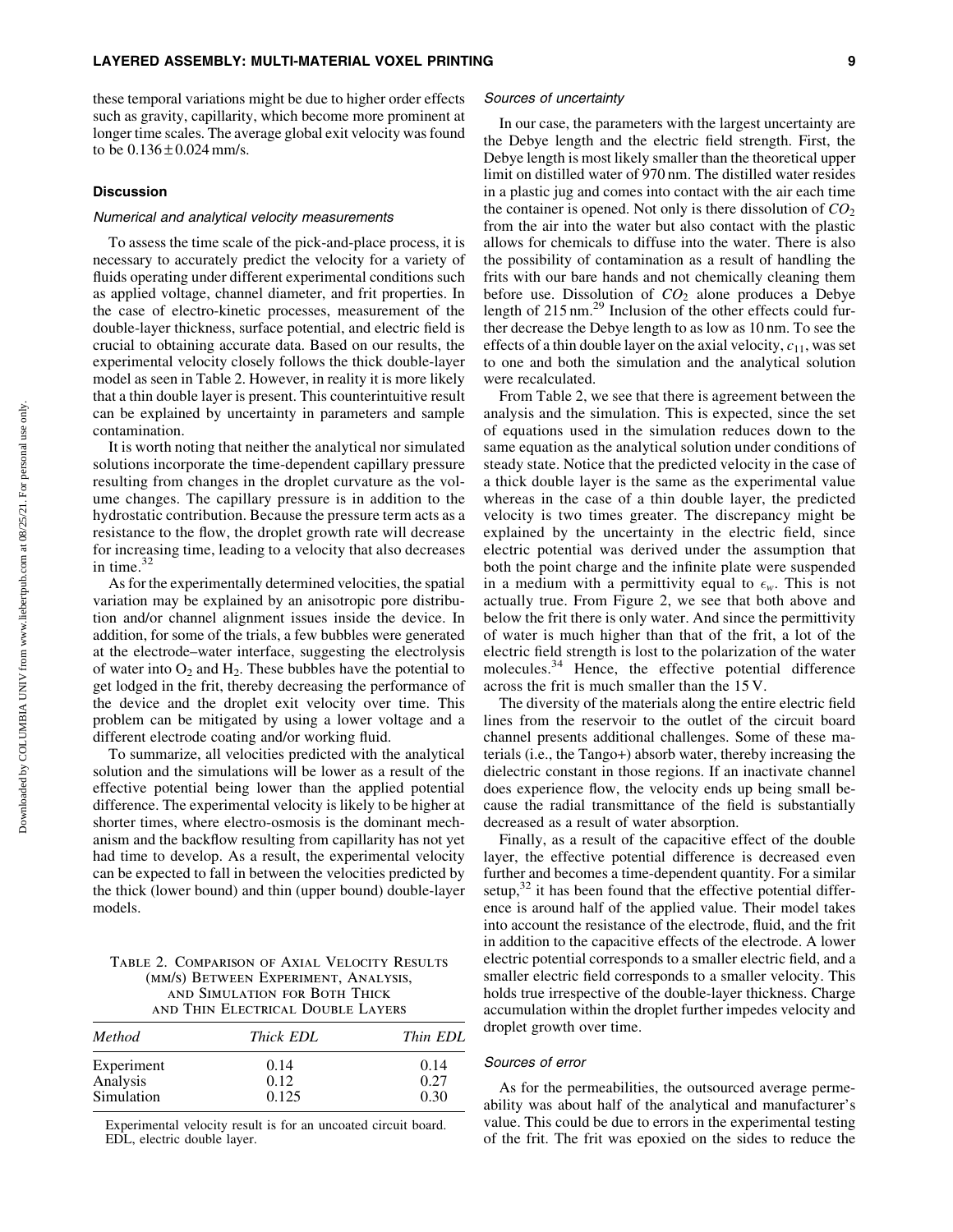chance of water flowing around and not through the frit. Since the frit is a porous medium, the epoxy is absorbed by the frit, and it may have contaminated some of the areas being tested. If epoxy were to enter into the testing region, it would decrease the flow through the material, therefore decreasing the permeability.

Finally, the capillary pressures for the frit from both experimental testing and porometer measurements data were very close. Differences between the two are attributed to testing a different frit than what was used in the experimental testing. Since each frit is slightly different in permeability, pore size, and pore distribution, it is possible that there would be variances among the two frits that would cause for this discrepancy.

## PICEM grasping reliability

The accuracy and reliability of the PICEM device are best shown by the checkerboard pattern tests, which showcase the individually addressable capabilities of the PICEM. Success rates were high in all trials, but a much higher success rate could be achieved with more precise mechanical apparatuses moving the PICEM. For instance, the parallelism between the platform array and circuit board face could be improved. This loss of parallelism resulted in inconsistent grasping, especially around the edges, as shown in the data. However, since the PICEM did have a 100% success rate on creating droplets in the desired configurations, future work can address these sources of error in the mechanical environment to increase grasping success rates.

Since the current design has  $508 \mu m$  diameter channels for droplet growth, it has a limited ability to pick up small objects with maximum dimensions around this range. As the device can be easily customized, future revisions can be custom built to match the density and diameter of the channels as needed. The PICEM can grasp objects ranging from 2 mm (based on the capillary length of the liquid, which in this case is water), to sub-micron scale.

#### Error correction and scalability

The error rates in the present state of electro-osmotic gripping are not suited for million-component assemblies. Generally speaking, denser, larger objects will be more challenging to grasp and may require slower operation, whereas smaller, sub-millimeter scale objects will be easier to grasp but more challenging to release. Similarly, asymmetrical and irregularly shaped objects may pose unique challenges for accurate electro-osmotic gripping as they may self-align on the PICEM in unpredictable ways.

The errors observed in this work were random however, as with any mechanical system, we expect clogging, mineral buildup to contribute to clogged grippers. Error rates can be improved by using higher precision gantries, voxel jigs, and voxels, and they can sufficiently minimize error and uncertainty. In addition, error correction could be performed if computer vision systems are added in the operation loop of LA.

## Conclusion

This work has shown that electro-osmosis is a viable method to achieve the selectively parallel grasping that is necessary for LA. The close agreement between experimental testing, numerical simulations, and analytical calculations validates that electro-osmosis can be reliably used in an individually addressable, arrayed device to enable lowpower, solid-state pick up of objects. The basic physics of the PICEM can be accurately captured with a simple model, whereas statistical analysis of parallel grasping shows that the PICEM is a reliable and accurate means of selectively parallel manipulation of mm-scale spheres.

Electro-osmotic LA is particularly well equipped for grasping smaller objects since solid-state gripping methods are inherently more scalable for both larger component counts and smaller component sizes as they do not rely on electromechanical actuators or solenoids.

Looking forward, the array size of the circuit board can be expanded to hold millions of channels. Expanding this  $5 \times 5$ array to a larger scale will only require larger circuit boards and a slightly more complex control system. Although the device is currently controlled by manually connecting a voltage source, this control can be automated so it is software-driven. This would allow for both positive and negative voltage to be used simultaneously to ensure that each droplet is uniform and consistent among the array.

The ultimate goal of LA is the massively parallel assembly of nanofabricated tiles that are small enough to appear as sand particles. These tiles could be aligned with a vibrating tray, and the PICEM would be able to hold a million channels that are capable of selectively grasping tiles as necessary. However, on a grander scale, this device could be used to pick up objects of varied size, and has the ability to stack these objects, and to have an integrated control system to ensure desired droplet size and picking ability. Moreover, additional liquids could be used for different desired surface tensions, tailored to the particular surface materials of the objects to be picked.

#### Acknowledgments

In memory of the late Professor Paul Steen (1952–2020) who was renowned for his work in interfacial fluid mechanics and in microgravity research. Additionally, the authors extend a special thanks to the Steen Group in their support for their initial training on the SECAD. Further, prior work from Jonathan Hiller served an integral role in the automation of this device, and to Mike Vogel for his previous work on the SECAD.

#### Author Disclosure Statement

No competing financial interests exist.

#### Funding Information

This work was supported by Defense Advanced Research Projects Agency National Science Foundation Grant No. W911NF-11-1-0093 and NSF Grant No. DGE-0707428.

# Supplementary Material

Supplementary Movie SM1 Supplementary Movie SM2 Supplementary Movie SM3 Supplementary Movie SM4